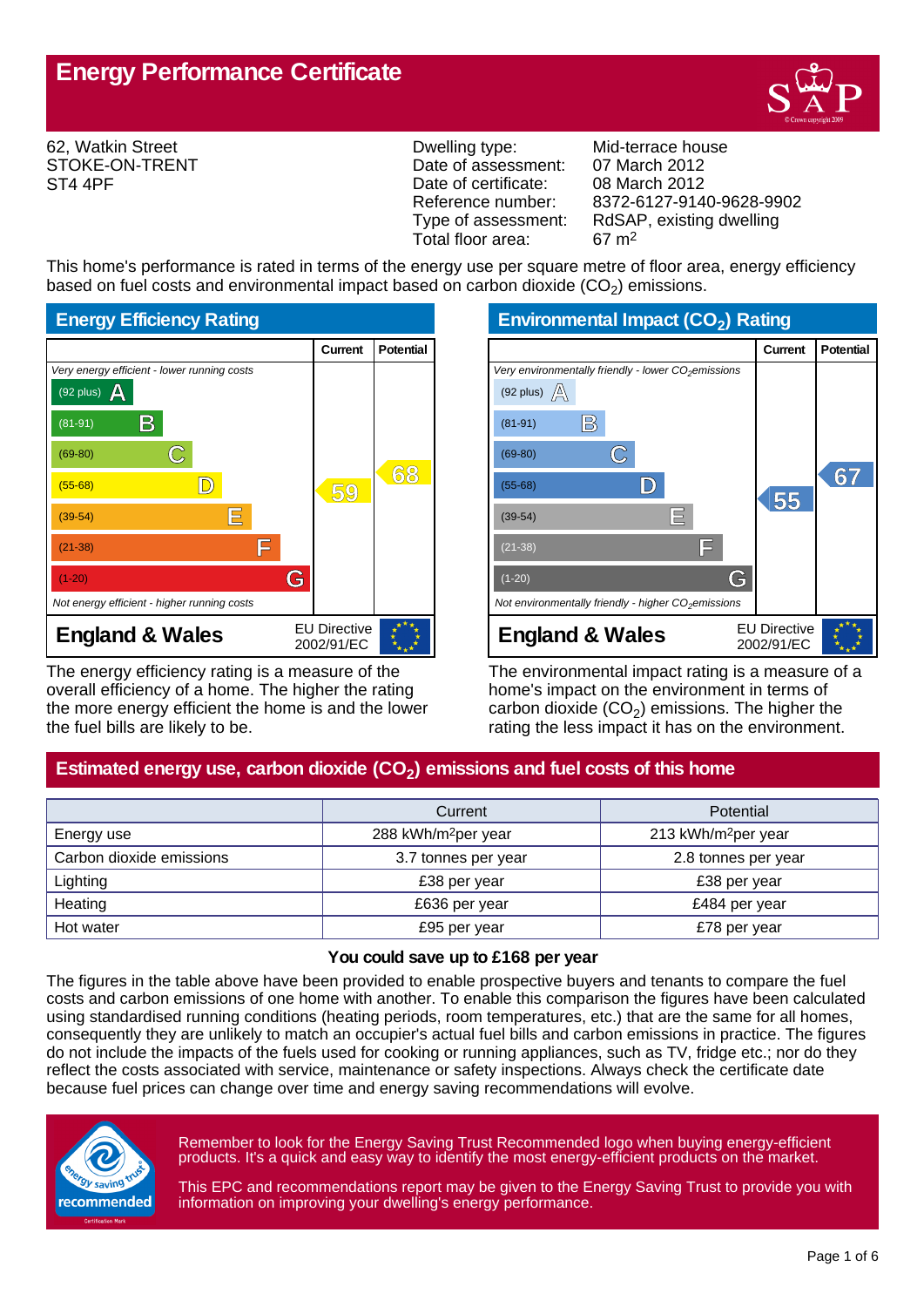# **About this document**

The Energy Performance Certificate for this dwelling was produced following an energy assessment undertaken by a qualified assessor, accredited by Elmhurst Energy Systems Ltd, to a scheme authorised by the Government. This certificate was produced using the RdSAP 2009 assessment methodology and has been produced under the Energy Performance of Buildings (Certificates and Inspections) (England and Wales) Regulations 2007 as amended. A copy of the certificate has been lodged on a national register.

| Assessor's accreditation number: | EES/007940                                                                 |
|----------------------------------|----------------------------------------------------------------------------|
| Assessor's name:                 | Mr. Richard Whalley                                                        |
| Company name/trading name:       | Louis Taylor Ltd                                                           |
| Address:                         | No 2 Etruria Office Village Festival Park Stoke on Trent Staffordshire ST1 |
|                                  | 5RQ                                                                        |
| Phone number:                    | 01782 260222                                                               |
| Fax number:                      | 01782 287874                                                               |
| E-mail address:                  | rwhalley@louis-taylor.co.uk                                                |
| Related party disclosure:        | No related party                                                           |

# **If you have a complaint or wish to confirm that the certificate is genuine**

Details of the assessor and the relevant accreditation scheme are on the preceding page. You can get contact details of the accreditation scheme from their website at www.elmhurstenergy.co.uk together with details of their procedures for confirming authenticity of a certificate and for making a complaint.

# **About the building's performance ratings**

The ratings on the certificate provide a measure of the buildings overall energy efficiency and its environmental impact, calculated in accordance with a national methodology that takes into account factors such as insulation, heating and hot water systems, ventilation and fuels used. The average Energy Efficiency Rating for a dwelling in England and Wales is band E (rating 50).

Not all buildings are used in the same way, so energy ratings use standard occupancy assumptions which may be different from the specific way you use your home. Different methods of calculation are used for homes and for other buildings. Details can be found at www.communities.gov.uk/epbd.

Buildings that are more energy efficient use less energy, save money and help protect the environment. A building with a rating of 100 would cost almost nothing to heat and light and would cause almost no carbon emissions. The potential ratings on the certificate describe how close this building could get to 100 if all the cost effective recommended improvements were implemented.

# **About the impact of buildings on the environment**

One of the biggest contributors to global warming is carbon dioxide. The way we use energy in buildings causes emissions of carbon. The energy we use for heating, lighting and power in homes produces over a quarter of the UK's carbon dioxide emissions and other buildings produce a further one-sixth.

The average household causes about 6 tonnes of carbon dioxide every year. Adopting the recommendations in this report can reduce emissions and protect the environment. You could reduce emissions even more by switching to renewable energy sources. In addition there are many simple everyday measures that will save money, improve comfort and reduce the impact on the environment. Some examples are given at the end of this report.



**Click www.epcadviser.direct.gov.uk our online tool which uses information from this EPC to show you how to save money on your fuel bills.**

Further information about Energy Performance Certificates can be found under Frequently Asked Questions at www.epcregister.com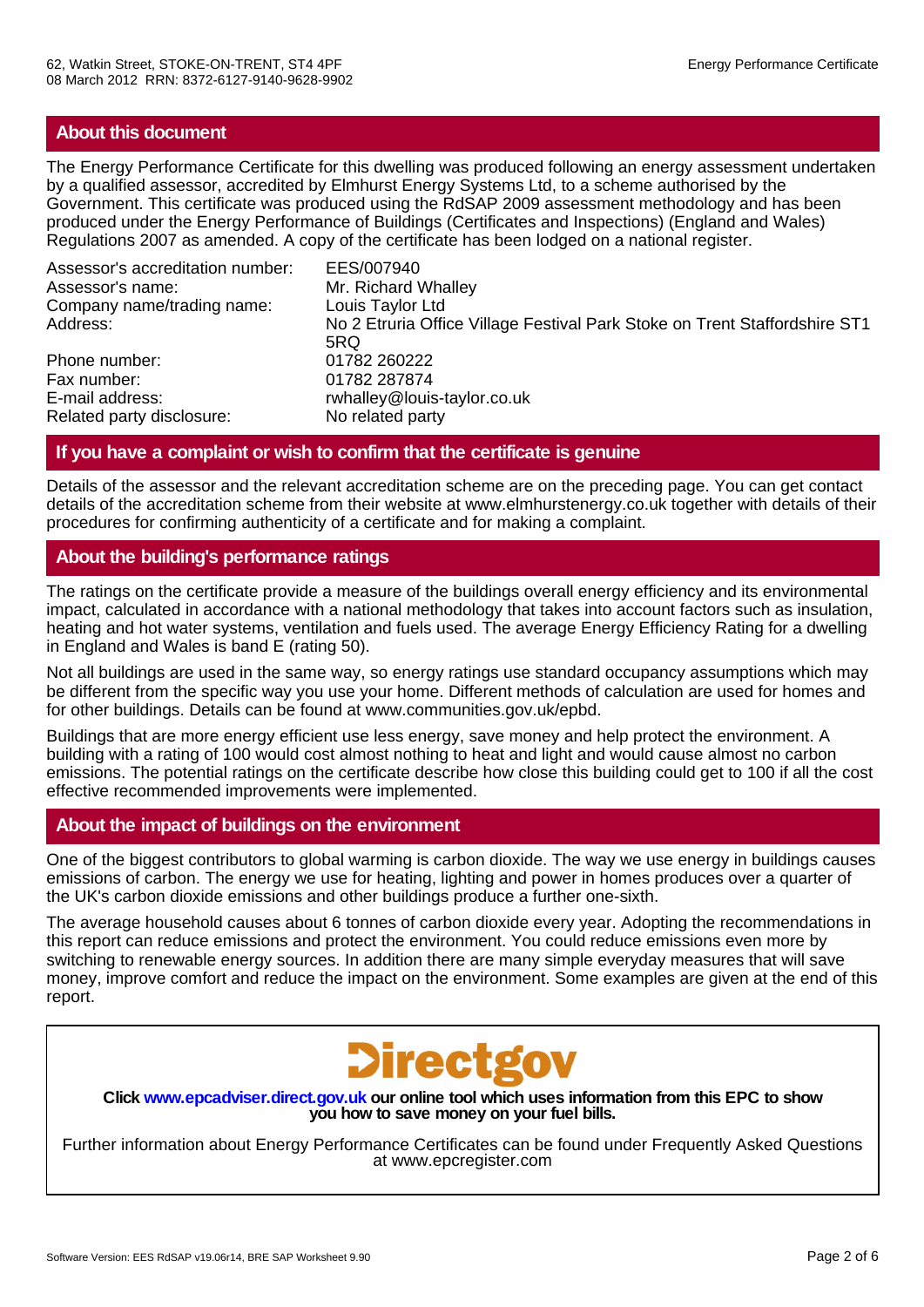The measures below are cost effective. The performance ratings after improvement listed below are cumulative, that is they assume the improvements have been installed in the order that they appear in the table. The indicative costs are representative for most properties but may not apply in a particular case.

| Lower cost measures                                            | <b>Indicative Cost</b> | <b>Typical savings</b><br>per year | Ratings after improvement |                         |
|----------------------------------------------------------------|------------------------|------------------------------------|---------------------------|-------------------------|
|                                                                |                        |                                    | Energy<br>Efficiency      | Environmental<br>Impact |
| Upgrade heating controls                                       | £350 - £450            | £93                                | D 64                      | D 62                    |
| Sub-Total                                                      |                        | £93                                |                           |                         |
| Higher cost measures                                           |                        |                                    |                           |                         |
| Replace boiler with new condensing<br>$\overline{2}$<br>boiler | £1,500 - £3,500        | £75                                | D 68                      | D 67                    |
| Total                                                          |                        | £168                               |                           |                         |
| Potential energy efficiency rating<br>D <sub>68</sub>          |                        |                                    |                           |                         |
| Potential environmental impact $(CO2)$ rating                  |                        |                                    | D 67                      |                         |

# **Further measures to achieve even higher standards**

The further measures listed below should be considered in addition to those already specified if aiming for the highest possible standards for this home. However you should check the conditions in any covenants, planning conditions, warranties or sale contracts. The indicative costs are representative for most properties but may not apply in a particular case.

| 3 Solar water heating                              | £4,000 - £6,000   | £23  | C <sub>69</sub> | C <sub>69</sub> |
|----------------------------------------------------|-------------------|------|-----------------|-----------------|
| 50 mm internal or external wall<br>4<br>insulation | £5,500 - £14,500  | £72  | C <sub>73</sub> | C <sub>74</sub> |
| 5 Solar photovoltaic panels, 2.5 kWp               | £11,000 - £20,000 | £219 | <b>B</b> 84     | <b>B</b> 85     |
| Wind turbine<br>6                                  | £1,500 - £4,000   | £18  | <b>B</b> 85     | B 86            |
| Enhanced energy efficiency rating<br><b>B</b> 85   |                   |      |                 |                 |
| Enhanced environmental impact $(CO2)$ rating       |                   |      | <b>B</b> 86     |                 |

Improvements to the energy efficiency and environmental impact ratings will usually be in step with each other. However, they can sometimes diverge because reduced energy costs are not always accompanied by a reduction in carbon dioxide  $(CO_2)$  emissions.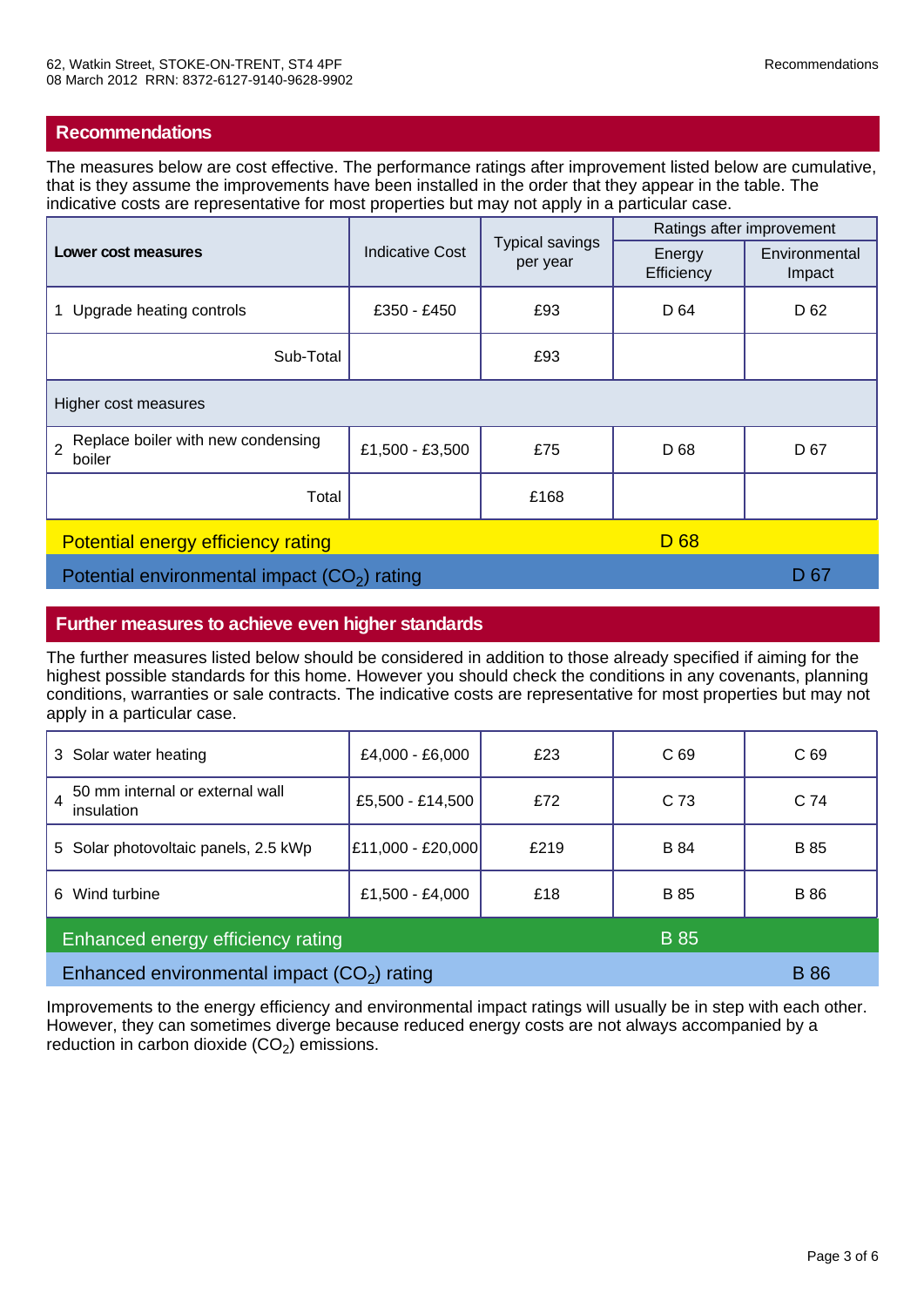# **Summary of this home's energy performance related features**

The table below gives an assessment of the key individual elements that have an impact on this home's energy and environmental performance. Each element is assessed by the national calculation methodology; 1 star means least efficient and 5 stars means most efficient. The assessment does not take into consideration the physical condition of any element. 'Assumed' means that the insulation could not be inspected and an assumption has been made in the methodology based on age and type of construction.

| Element                          |                                                     | Current performance      |               |  |
|----------------------------------|-----------------------------------------------------|--------------------------|---------------|--|
|                                  | Description                                         | <b>Energy Efficiency</b> | Environmental |  |
| Walls                            | Solid brick, as built, no insulation (assumed)      | ★☆☆☆☆                    | ★☆☆☆☆         |  |
|                                  | Cavity wall, as built, partial insulation (assumed) | ★★★☆☆                    | ★★★☆☆         |  |
| Roof                             | Pitched, 250 mm loft insulation                     | ★★★★☆                    | ★★★★☆         |  |
| Floor                            | Solid, no insulation (assumed)                      |                          |               |  |
| <b>Windows</b>                   | Fully double glazed                                 | ★★★☆☆                    | ★★★☆☆         |  |
| Main heating                     | Boiler and radiators, mains gas                     | ★★★★☆                    | ★★★★☆         |  |
| Main heating controls            | Programmer, no room thermostat                      | ★☆☆☆☆                    | ★☆☆☆☆         |  |
| Secondary heating                | Room heaters, mains gas                             |                          |               |  |
| Hot water                        | From main system                                    | ★★★★☆                    | ★★★★☆         |  |
| Lighting                         | Low energy lighting in all fixed outlets            | *****                    | *****         |  |
| Current energy efficiency rating |                                                     | D <sub>59</sub>          |               |  |
|                                  | Current environmental impact $(CO2)$ rating         |                          | D 55          |  |

# **Low and zero carbon energy sources**

None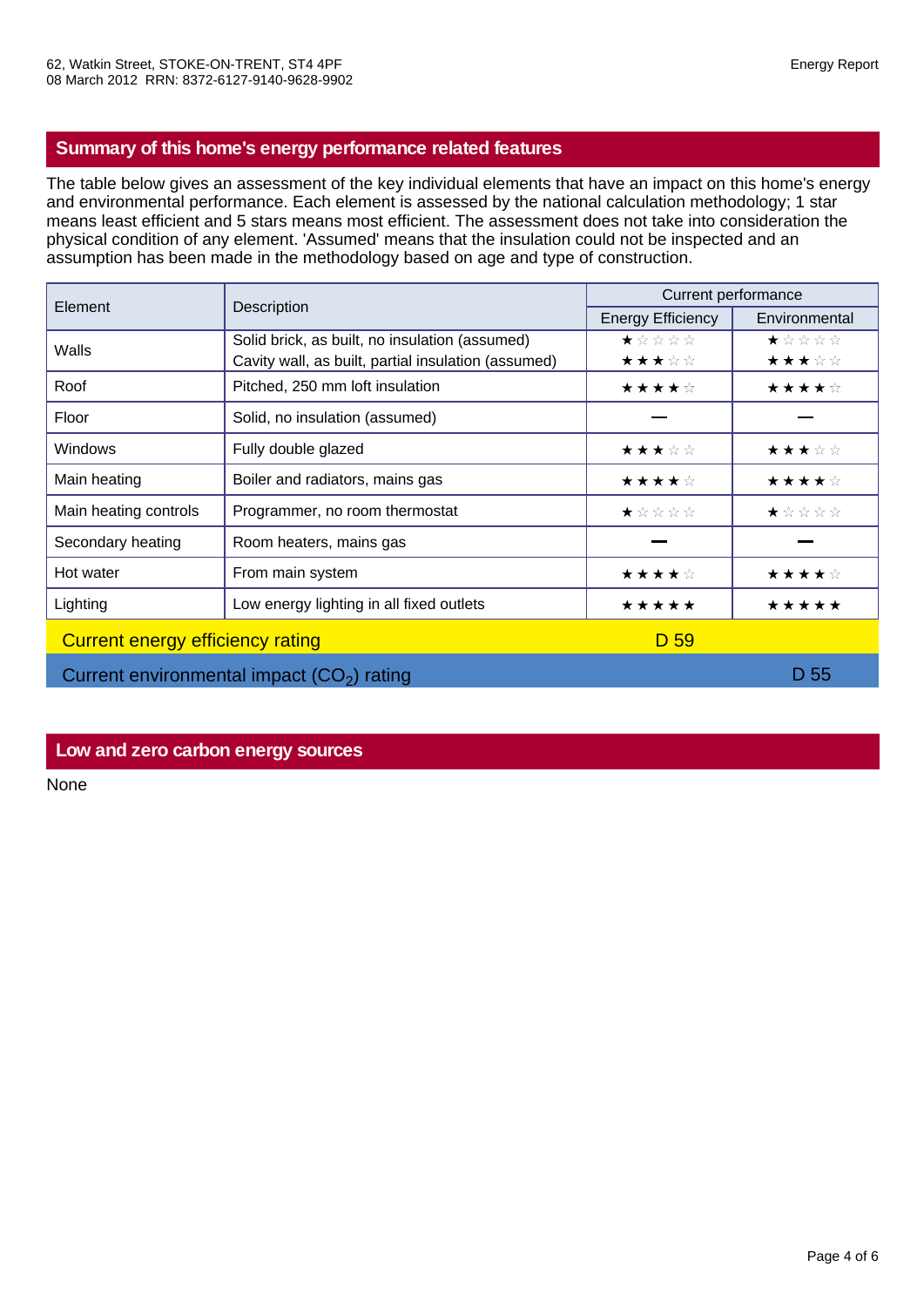# **About the cost effective measures to improve this home's performance ratings**

If you are a tenant, before undertaking any work you should check the terms of your lease and obtain approval from your landlord if the lease either requires it, or makes no express provision for such work.

#### **Lower cost measures**

These measures are relatively inexpensive to install and are worth tackling first. The indicative costs of measures included earlier in this EPC include the costs of professional installation in most cases. Some of the cost effective measures below may be installed as DIY projects which will reduce the cost. DIY is not always straightforward, and sometimes there are health and safety risks, so take advice before carrying out DIY improvements.

### **1 Heating controls (room thermostat and thermostatic radiator valves)**

A room thermostat will increase the efficiency of the heating system by switching off the boiler when no heat is required, and thermostatic radiator valves should be fitted to each radiator except that in the same room as the room thermostat to control the temperature of each room, reducing energy usage and lowering fuel bills. This work should be done by a heating engineer.

#### **Higher cost measures**

#### **2 New condensing boiler**

A condensing boiler is capable of much higher efficiencies than other types of boiler, meaning it will burn less fuel to heat this property. Building Regulations apply to this work.

### **About the further measures to achieve even higher standards**

Further measures that could deliver even higher standards for this home. You should check the conditions in any covenants, planning conditions, warranties or sale contracts before undertaking any of these measures. If you are a tenant, before undertaking any work you should check the terms of your lease and obtain approal from your landlord if the lease either requires it, or makes no express provision for such work.

### **3 Solar water heating**

A solar water heating panel uses the sun to pre-heat the hot water supply, significantly reducing demand on the heating system to provide hot water and hence save fuel and money. You could be eligible for Renewable Heat Incentive payments which could appreciably increase the savings beyond those shown on your EPC, provided that both the product and the installer are certified by the Microgeneration Certification Scheme (or equivalent). Details of local MCS installers are available at www.microgenerationcertification.org.

### **4 Internal or external wall insulation**

Solid wall insulation involves adding a layer of insulation to either the inside or the outside surface of the external walls, which reduces heat loss and lowers fuel bills. Further information can be obtained from the National Insulation Association (www.nationalinsulationassociation.org.uk).

### **5 Solar photovoltaic (PV) panels**

A solar PV system converts light directly into electricity via panels placed on the roof and can be used throughout the home. Building Regulations apply to this work and planning restrictions may apply. You could be eligible for a Feed-in Tariff which could appreciably increase the savings beyond those shown on your EPC, provided that both the product and the installer are certified by the Microgeneration Certification Scheme (or equivalent). Details of local MCS installers are available at www.microgenerationcertification.org.

### **6 Wind turbine**

A wind turbine provides electricity from wind energy. This electricity can be used throughout the home. Building Regulations apply to this work and planning restrictions may apply. Wind turbines are not suitable for all properties. The system's effectiveness depends on local wind speeds and the presence of nearby obstructions, and a site survey should be undertaken by an accredited installer. You could be eligible for a Feed-in Tariff which could appreciably increase the savings beyond those shown on your EPC, provided that both the product and the installer are certified by the Microgeneration Certification Scheme (or equivalent). Details of local MCS installers are available at www.microgenerationcertification.org.